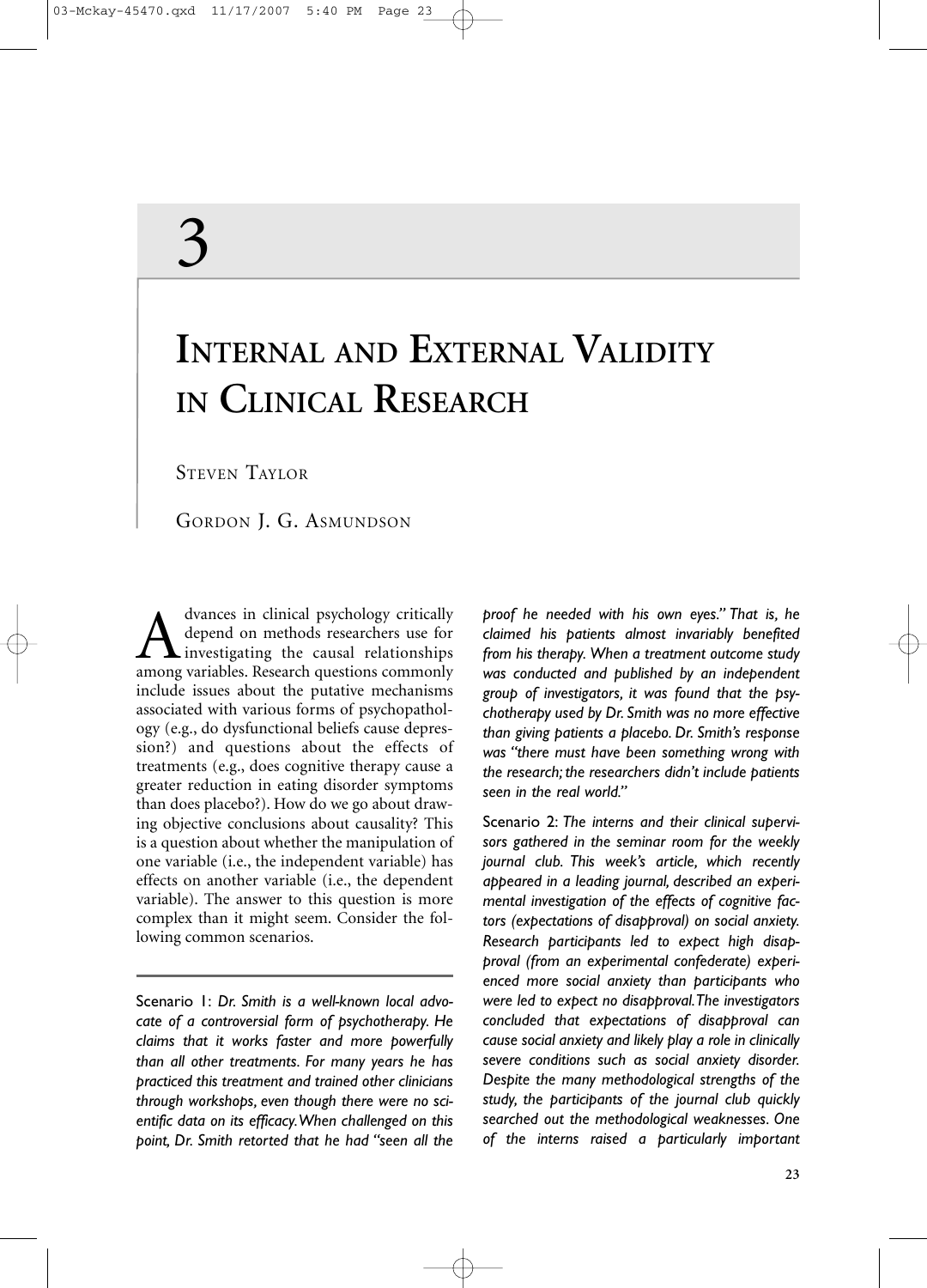#### **24 INTRODUCTION/OVERVIEW**

*question about the generalizability of the study. Her observation was met with nods of approval from her supervisors. By the time the journal club had finished, all the attendees had convinced themselves that the study was fatally flawed. Some attendees even left the meeting with the impression that psychological research, even research published in leading journals, is largely a waste of time.*

This chapter is written largely in response to these two types of scenarios, which we have encountered time and again. The reactions illustrated in these scenarios retard the scientific progress of clinical psychology. The first scenario raises many issues regarding internal and external validity. Dr. Smith claims that all his patients benefit from his treatment. Yet, his series of case observations have many problems of internal validity. His dismissal of a recent study of his psychotherapy raises the issue of external validity. The journal club scenario raises the question of what we can conclude from research that does not have "perfect" internal and external validity.

The important issues raised in these scenarios are the focus of the remainder of this chapter. We will begin by defining internal validity and illustrating the various threats to it. Some studies, such as those using quasi-experimental designs, are widely used in clinical research, despite their imperfect internal validity. After reading this chapter, you should have a good understanding of why such studies are used and why they are useful. After discussing internal validity, we then examine the concept of external validity (generalizability) and consider the relationship between internal and external validity. As you will see, there are some research situations in which high external validity is vital and other situations in which it is not a priority. Finally, we will conclude with some comments about how scientific knowledge can be advanced even though most research studies have imperfect internal or external validity. Throughout this discussion we will consider a number of commonly used experimental designs that have been developed to deal with issues of internal and external validity. Our discussion of these designs will be illustrative rather than comprehensive. Detailed discussions of experimental and quasiexperimental designs are available elsewhere (e.g., Asmundson, Norton, & Stein, 2002; Barlow & Hersen, 1984; Campbell & Stanley, 1970; Cook & Campbell, 1979; Onghena & Edgington, 2005).

#### **INTERNAL VALIDITY**

Internal validity is the degree to which observed changes in a dependent variable can be attributed to changes in an independent variable. Thus, internal validity is a matter of degree (e.g., high, medium, low) rather than one of presence or absence. The researcher's confidence in his or her findings is proportionate to the strength of internal validity of the research design (Finger & Rand, 2003). True experiments are designs that have strong internal validity; that is, participants are randomized to experimental conditions, and other means are used to ensure that changes in the dependent variable can be attributed to the experimental manipulation of the independent variable. Quasi-experimental designs have weaker internal validity, as we will illustrate later. There are several types of threat to internal validity (Cook & Campbell, 1979; Finger & Rand, 2003; Rosenthal, 2002), including

- history,
- maturation,
- testing,
- instrumentation,
- statistical regression,
- attrition,
- selection,
- interactions with selection,
- diffusion or imitation of treatments,
- compensatory equalization of treatments, and
- experimenter expectancy.

Each of these threats to internal validity are defined and illustrated in the following sections.

#### **History**

*Description.* When changes in the dependent variable are due to some extraneous event that takes place between pre- and posttest, it makes it difficult to determine whether the results were due to the experimental manipulation (i.e., changes in the independent variable) or to the extraneous event. In some research, such as a short study of memory, this threat can be controlled by shielding participants from outside influences during the study (e.g., testing them in a quiet lab) or by choosing dependent variables that could not plausibly have been affected by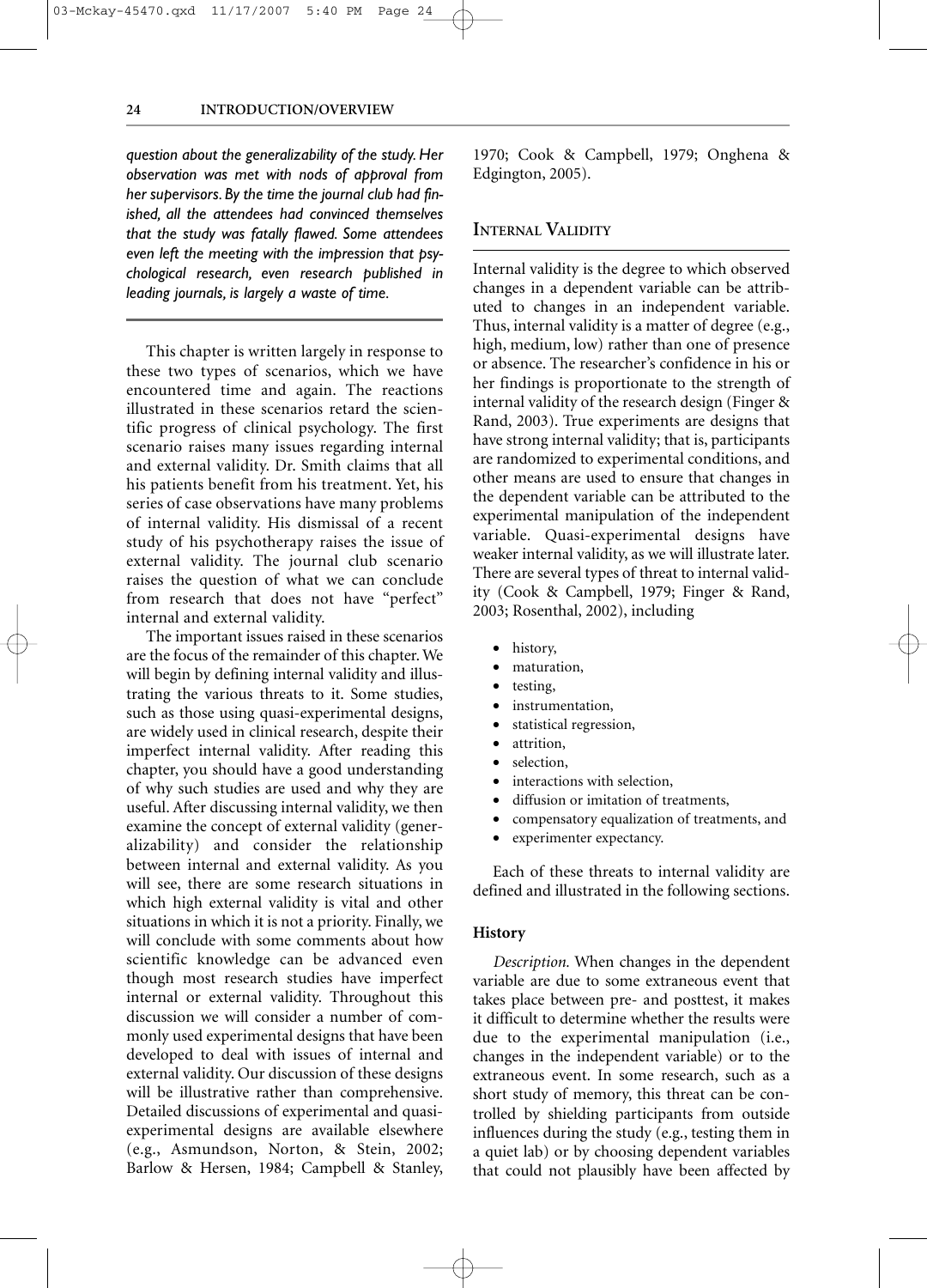outside influences (Cook & Campbell, 1979). In treatment studies, which may take the participant several weeks to complete, these methods may not effectively control for the effects of history. Other methods are more often used, such as random assignment of participants to an experimental group or a control group. In a therapy study, the latter might be a waiting list control in which the participants are simply assessed twice, with the retest interval being matched to the duration of the treatment study. Participants in the treatment condition would be similarly assessed twice, before and after treatment.

03-Mckay-45470.qxd 11/17/2007 5:40 PM Page 25

*Example.* Midway through an uncontrolled study of treatments of driving phobia, a wellknown celebrity was killed in a car accident, thereby inflating the fears of the treatment participants. As a result, their posttreatment scores on a measure of driving fear tended to be higher than their pretreatment scores, thereby giving the misleading impression that treatment worsened their phobias. Inclusion of a waiting list control group would have demonstrated the impact of this event on those with driving phobia who were not receiving treatment.

#### **Maturation**

*Description.* Change in the participant over the course of time, where such change is not the focus of interest of the research study. This may involve growth (e.g., getting smarter or stronger) or decline (e.g., dementing). This threat can be addressed by using a control group.

*Example.* A drug company treated 20 elderly people in the early stages of Alzheimer's disease with a new medication for depression. The investigators concluded that the drug was effective in alleviating depression in this population. However, they failed to realize that depression naturally remitted for many patients as their dementia worsened. That is, as their memories became worse, the participants no longer had insight into the fact that they were dementing and so were no longer depressed about this problem. Inclusion of a control group (in this case, one receiving a placebo pill) would have allowed the researchers to assess natural changes in depressive symptoms associated with increasing dementia.

#### **Testing**

*Description.* The reactive effects of testing where the very act of assessment influences the variable under investigation. Some measures are highly reactive, whereas other measures are largely unreactive. Also, repeated testing can increase familiarity with the test, which might bias scores. This threat can be dealt with in various ways, such as by selecting unreactive measures (e.g., unobtrusive observation) or by including a control group.

*Example.* In studies of smoking, the act of monitoring one's use of cigarettes affects the frequency of smoking. That is, self-monitoring may help some people realize how much they smoke, thereby motivating them to cut down. To illustrate the effects of test familiarity, consider a study in which tests of intelligence are administered on multiple occasions. With repeated testing, participants may become better at some tests (e.g., the digit-symbol subtest of the Wechsler Adult Intelligence Scale) simply because they have learned the correct responses (e.g., the symbol that goes with each digit) as a result of repeated testing.

#### **Instrumentation**

*Description.* When an effect is due to a change in the measuring instrument from pre- to posttest rather than due to the manipulation of the independent variable. Instrumentation can affect all forms of measurement, including observers, self-report tools, interview schedules, and devices that measure physiological processes.

*Example.* In observational studies, progressive fatigue of observers who are coding various types of marital interaction can impact their rating accuracy. With increasing fatigue, the observers may be less likely to detect subtle interaction patterns. Using one scale at pretest (e.g., the first edition of the Beck Depression Inventory) and another edition at posttest (e.g., the second edition of this inventory) might suggest a change in depressive symptoms where there was no change. Similarly, in a study measuring physiological reactivity to stress before and after stress inoculation training, changes in equipment calibration might falsely indicate or mask a treatment effect.

#### **Statistical Regression**

*Description.* People selected for extreme scores (very high or very low) will have less extreme scores when they are retested on the same or related variables. Why does regression occur? The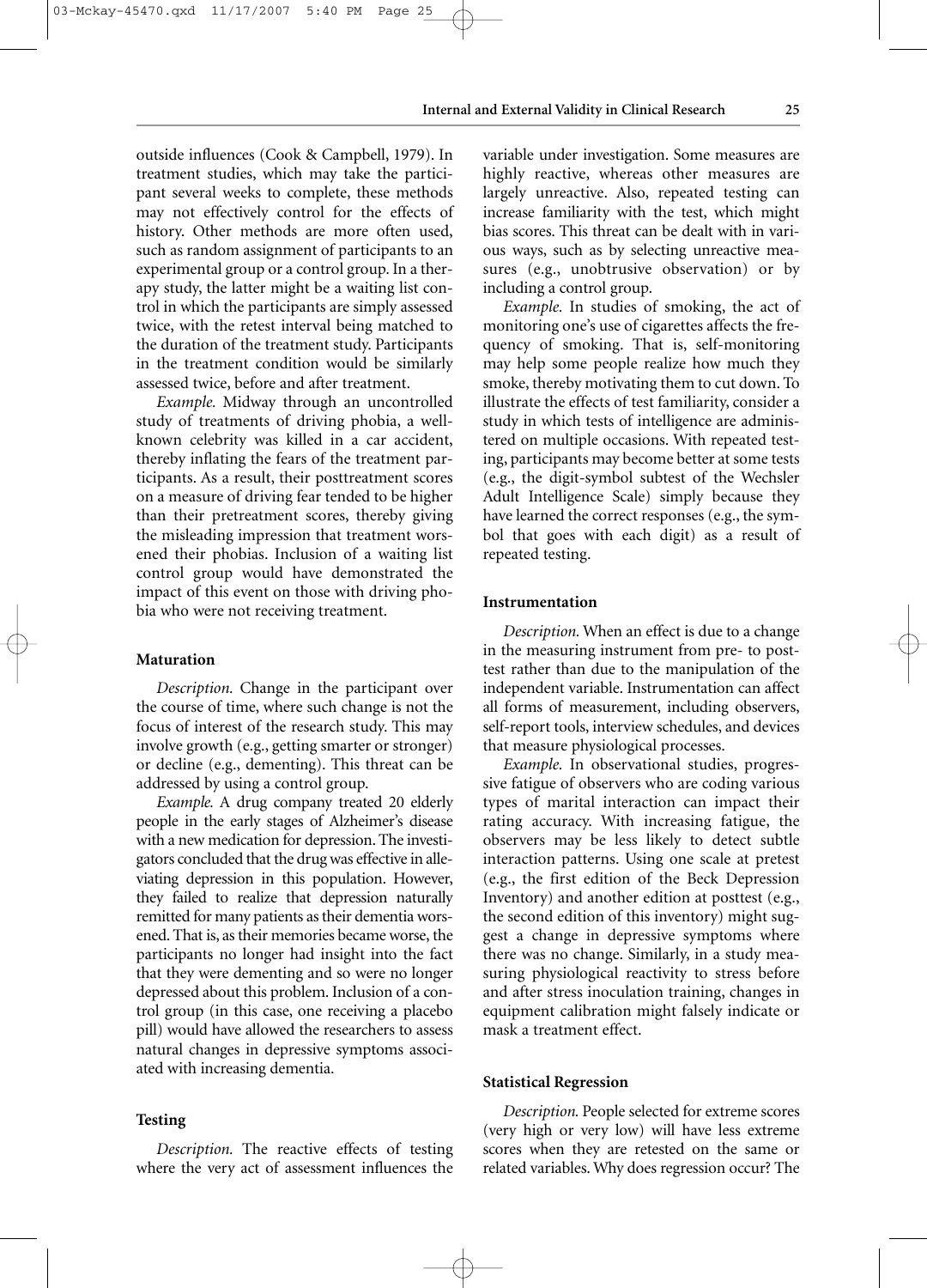#### **26 INTRODUCTION/OVERVIEW**

farther a score is from the mean, the more extreme it is. The more extreme the score, the rarer it is and the more likely it is to have been the result of a very rare combination of factors. If these factors are temporally unstable, then statistical regression will occur (Furby, 1973). Statistical regression is always toward the population mean of the group. Its magnitude is greater when the test-retest reliability of a measure is low (indicating that scores are readily influenced by chance factors) and when a person's score is extreme, relative to the mean of the population from which the person was chosen (Cook & Campbell, 1979). Regression effects will not be a threat if assessment methods are chosen that are virtually error free or uninfluenced by random factors (e.g., measuring a person's height; Finger & Rand, 2003). It is important to note that statistical regression effects can be due to psychologically substantive phenomena and should not be automatically dismissed out of hand as statistical artifacts (Taylor, 1994). Regression might be either noise or the phenomena of interest, depending on one's research goals.

*Examples.* A gambling researcher screened a large group of students in order to identify people who could be classified as heavy gamblers, as measured by a questionnaire. When these people presented to the lab to participate in the experiment, they completed the questionnaire a second time. To the researcher's chagrin, many of the participants no longer had extreme scores on the questionnaire and had to be excluded from the study. Another example concerns uncontrolled treatment studies, in which a group of patients are selected on the basis of extreme scores on some measure (e.g., scores on a perfectionism scale), and then receive an intervention (e.g., a treatment for excessive perfectionism) as well as a posttest. Statistical regression may occur, resulting in what appears to be a treatment effect (i.e., a decline in scores from pre- to posttest). The solution to this problem is to include a control group. Note that statistical regression is unlikely to occur if participants are selected because they have persistently elevated scores, such as people with chronically high scores on a measure of anxiety (i.e., high trait anxiety). Such people are unlikely to show statistical regression because this phenomenon is due to transient factors that produce elevations in scores (e.g., a near-miss while driving to the lab to participate in an experiment would transiently increase one's anxiety).

#### **Attrition**

*Description.* The loss of participants from a study (e.g., due to mortality or treatment dropout). This threatens internal validity if attrition is not random: for instance, if attrition is greater in one experimental condition than another, or if particular participants are most likely to drop out of the study. Attrition can cause serious problems for clinical researchers by introducing biases into an experiment. There are various methodological and statistical procedures for limiting, evaluating, and correcting for attrition (see Flick, 1988). However, there are circumstances in which attrition can render the results uninterpretable, as illustrated in the following example.

*Example.* A residential treatment center reported that 80% of patients with anorexia nervosa were "much improved" or "greatly improved" after completing the program. Unfortunately, the results were biased because 20% of patients did not complete the program, and no outcome data were available for them. Some withdrew because they benefited quickly from treatment and felt that they no longer needed to be in the program. Others dropped out because they failed to benefit. Some severely anorexic patients had either died or withdrawn from the clinic and were admitted to hospital. Given the large proportion of treatment dropouts and the uncertainty about whether treatment completers differed, as a group, from treatment dropouts, it was not possible to draw any legitimate conclusions from the treatment study.

#### **Selection**

*Description.* When the effects on the dependent variable arise from differences in the kinds of people in the experimental groups. Selection effects are pervasive in quasi-experimental designs (Cook & Campbell, 1979). These are among the most widely used designs in clinical psychology, in which a target group is compared with one or more control groups (e.g., a group of healthy people, a group with another psychopathology). Attempts are made to match the groups on background variables (e.g., demographics), and then they are compared on the variables of interest. However, assignment of participants to groups (e.g., target group vs. healthy control group) is, by definition, nonrandom in quasi-experimental designs. One must remember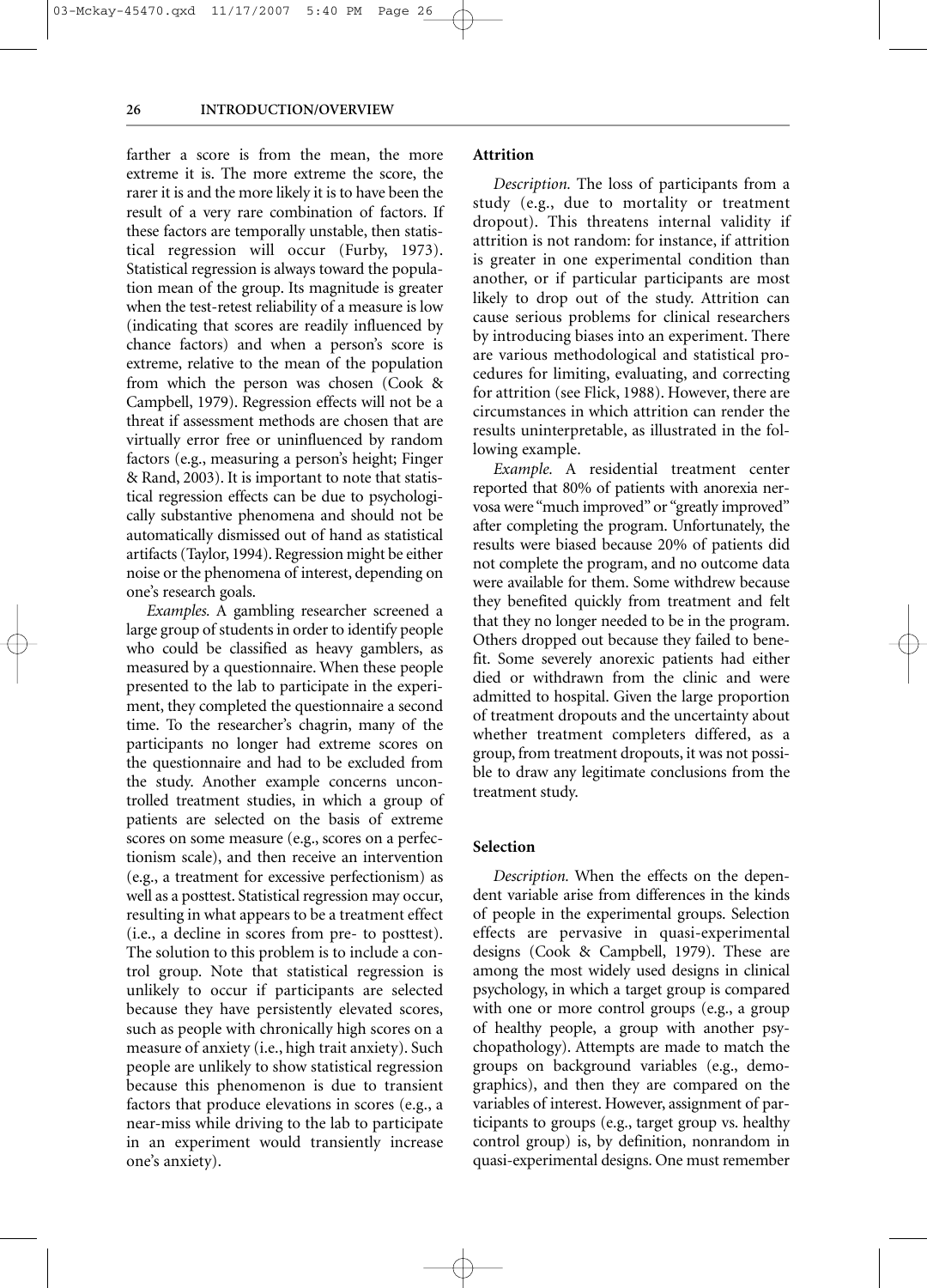that the distinction between the target group and any control group is an *observed* not experimentally manipulated distinction.

*Example.* Many studies have investigated whether people with anxiety disorders, as compared with healthy controls, tend to selectively focus their attention on sources of threat in their environment (Mogg & Bradley, 1999). Although such studies have yielded a good deal of useful information and have stimulated a great deal of research, these studies are prone to selection effects. That is, although the clinical (target) and control groups were matched on many background variables, there is no guarantee that the differences between the groups (e.g., the threatfocused attention effects) were due to the presence versus absence of an anxiety disorder. The effects could have been due to other factors that were not assessed in the study. In these studies, selection effects are addressed in three ways. First, the plausibility of confounding factors is taken into consideration. Anxious patients and healthy controls could differ on an almost infinite range of factors. Some of these factors could confound the study of threat-focused attention (e.g., depression), while other factors are less plausible (e.g., the participant's Zodiac sign). Second, researchers try to control for all the plausible confounding factors (e.g., all participants are asked to refrain from caffeine consumption on the day of testing; testing is done under conditions of normal or corrected-tonormal vision). Finally, if another confounding factor is subsequently identified (e.g., whether or not the person is taking antianxiety medication), then the study can be replicated, controlling for this factor.

*Interactions With Selection.* Many of the previously mentioned threats to internal validity can interact with selection to produce effects on the dependent variable that may be confused with effects due to the independent variable (Cook & Campbell, 1979). Examples include selectionhistory, selection-maturation, and selectioninstrumentation effects. Selection-maturation interactions occur when the experimental groups mature at different speeds. Selection-history interactive effects occur when different experimental groups come from different settings, where each setting is associated with different histories. In a study designed to test the hypothesis that people with hypertension tend to be high in trait anger (i.e., anger proneness), for example, the hypertensive patients might tend to live in stressful environments, whereas normotensive controls might tend to live in relatively low stress environments. Thus, the different histories of the groups (i.e., differences in environmental stressors) might be responsible for any group differences in anger proneness, even if anger is unrelated to hypertension.

#### **Diffusion or Imitation of Treatments**

*Description.* When participants in the different experimental conditions can communicate with one another, such that participants in one condition learn about what happens in the other condition. This can undermine the differences between the experimental manipulations in each condition.

*Example.* In a study of the effects of stress (in the form of electric shock) on snake phobias, snake-fearful undergraduate psychology students were randomly assigned to one of two groups. Participants in each group were tested individually. Each participant was asked to walk up to a container housing a large, harmless snake and to touch it. Participants in the experimental group received a painful electric shock at a randomly determined point as they approached the snake. Participants in the control group experienced no shock as they approached the snake. Unfortunately, the students who had completed the experiment described their experiences with students who were soon to participate in the study. This contaminated the experimental manipulation because many of the people in the control group had heard about the electric shock. As they approached the snake they worried about getting a shock. Thus, the "no shock" control condition was compromised. Possible solutions to the problem of diffusion of treatments is to ask participants not to discuss the experiment with other students (during the period in which the study is being conducted) or to use experimental designs in which diffusion is not an issue (e.g., in the snake example, one could explicitly inform the control participants that they have been allocated to a "no shock" condition).

#### **Compensatory Equalization of Treatments**

*Description.* When participants learn that they have been assigned to an experimental condition where they won't receive the possible benefits received by participants in another experimental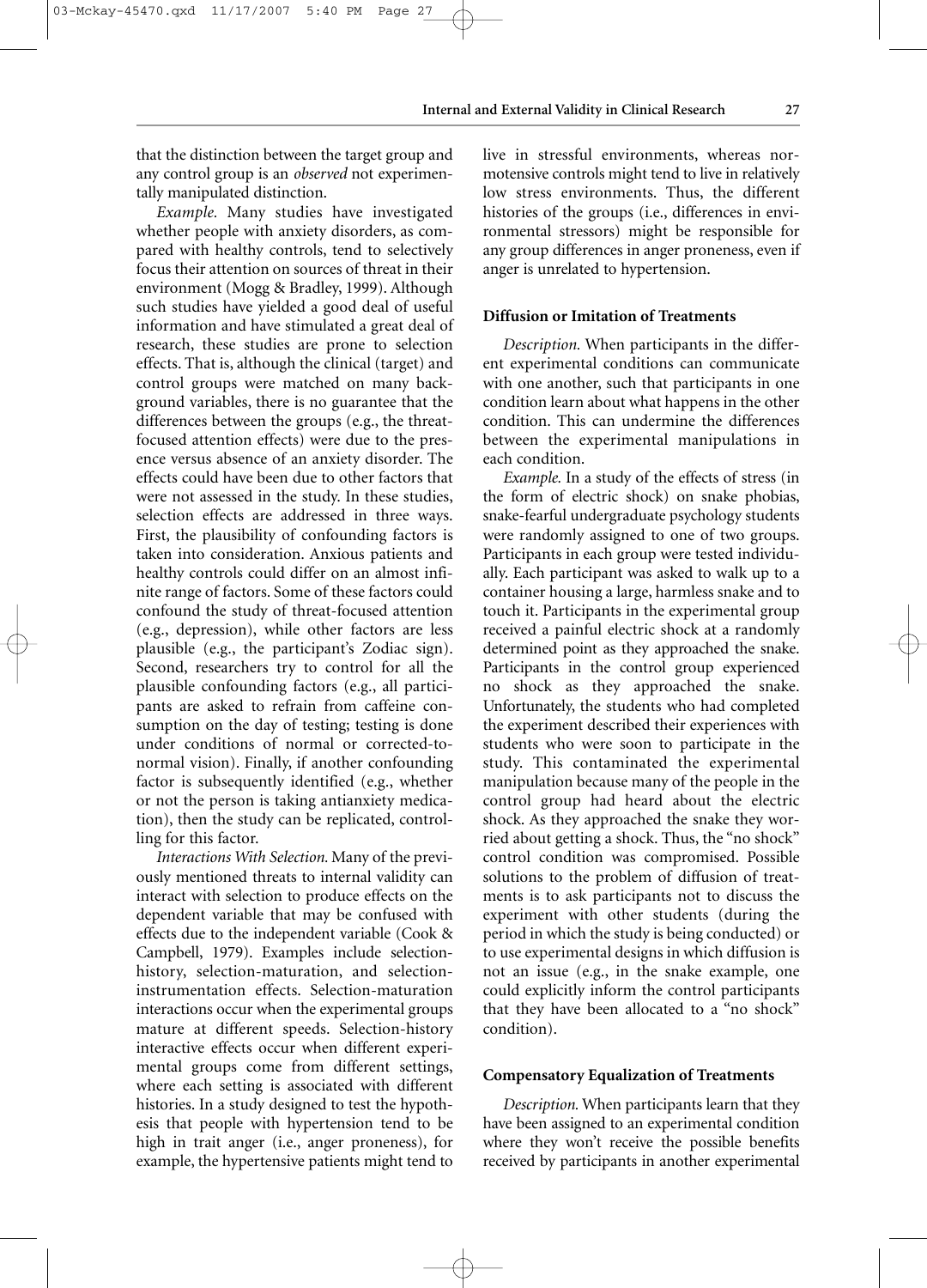condition. Participants may be reluctant to tolerate this inequality and thereby seek out the potential benefits.

*Examples.* In a study examining the effects of biofeedback for tension headaches, participants were randomly assigned to either biofeedback or a no-treatment (waiting list) control. Participants in the control group were aware that participants in the other group were receiving a potentially beneficial treatment. This perceived inequality prompted some people from the control group to seek out headache treatment while they were in the waiting list condition. This confounded the investigation of the effects of biofeedback. Another example concerns the use of pill placebo in drug studies. Participants in these studies are informed that they will be randomly assigned to receive either capsules containing the drug under investigation or capsules containing an inert substance (placebo). Unfortunately, in many drug studies, it is not difficult for patients to discover whether they have been assigned to the drug or placebo conditions, because drugs, unlike placebos, commonly produce side effects. Antidepressant medications, for example, may produce dry mouth or temporary jitteriness as side effects. Participants who discover that they are taking placeboes may therefore seek out additional treatments during the experiment, thereby confounding the investigation of the effects of the drug. Alternatively, some participants who realize that they are taking a placebo may become further depressed about not getting the "real" treatment. A solution to such confounds is to use placeboes that produce side effects. Some studies have taken this approach (Margraf et al., 1991).

#### **Experimenter Expectancy**

*Description.* A phenomenon whereby the participant's responses are influenced by expectations of the experimenter (or a proxy for the experimenter, such as a therapist or research assistant conducting a component of a study; Rosenthal, 2002). In other words, the participant's responses are shaped in the direction of the experimenter's expectations. These effects may be unintentional on the part of the experimenter (or therapist). This bias, sometimes known as the "allegiance effect," can be circumvented by keeping the people running the experiment (e.g., therapists, research assistants) blind to the aims of the investigation and by using procedures to counter any expectation effects of therapists.

*Examples.* In studies of a novel treatment, compared with some standard treatment, therapists may be highly enthusiastic about the new treatment and less impassioned by the standard treatment. A similar problem was encountered in our recent randomized, controlled study of three treatments for post-traumatic stress disorder (PTSD): behavior therapy, relaxation training, and eye movement desensitization and reprocessing (EMDR, Taylor et al., 2003). Some therapists were enthusiastic advocates of behavior therapy, while others were equally enthusiastic about EMDR. To control for possible expectancy effects, we had two therapists deliver all three treatments. One therapist was an expert and advocate of EMDR, while the other had expertise in behavior therapy. Thus, the therapists had potentially opposite expectations. This design enabled us to assess whether these and other therapist factors influenced treatment outcome. In this study, the treatments differed in efficacy (behavior therapy tended to be most effective), whereas there were no differences in the efficacy of the therapists, and there was no treatment-by-therapist interaction.

#### **Comment**

Returning to the first scenario that opened this chapter, we can see that most of these threats to internal validity would apply to Dr. Smith's observations about the effects of his treatment. His conclusions that his treatment was highly effective were based on simple pre/post case studies, that is, on patients assessed before and after this therapy. These studies failed to control for history, maturation, and statistical regression. Attrition was also a problem. A number of patients started treatment with Dr. Smith but dropped out because they failed to benefit from therapy. Dr. Smith conveniently failed to include these patients in his appraisal of his treatment's efficacy.

Not all case studies suffer as much from threats to internal validity. Various single-case experimental designs (which are part of the family of quasi-experimental designs) have been developed to deal with these threats (e.g., Barlow & Hersen, 1984; Onghena & Edgington, 2005). To illustrate, as part of our research into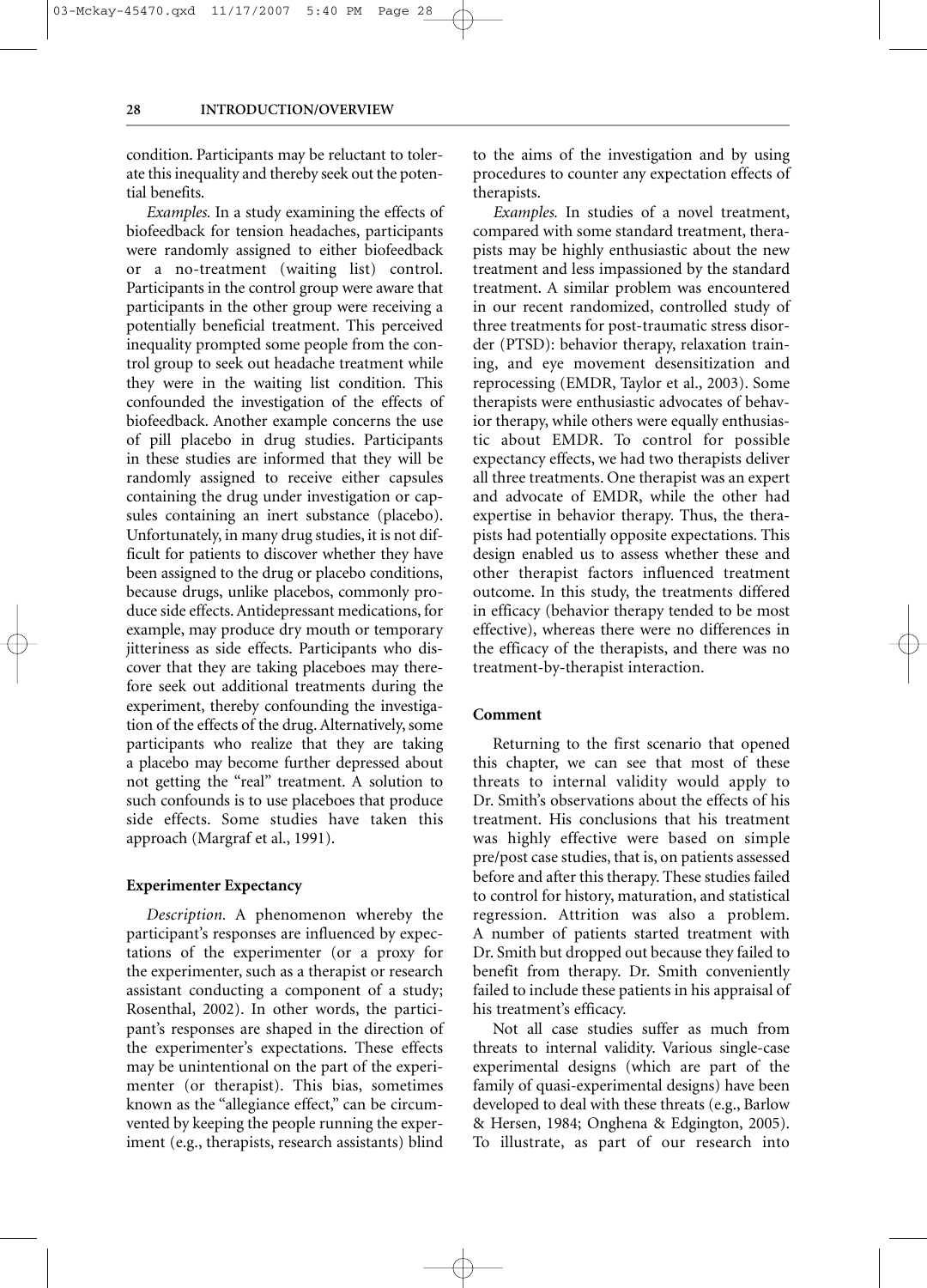cognitive-behavioral therapy (CBT) of panic disorder, we conducted a case study of an unusual presentation, in which the patient's panic disorder appeared to arise from blood-injury reactivity (vasovagal dizziness and fainting in response to the sight of blood or injury; Anderson, Taylor, & McLean, 1996). The patient was initially treated with standard CBT for panic disorder (Taylor, 2000). Two years later, he relapsed when exposed unexpectedly to blood-injury stimuli. This led us to hypothesize that his blood-injury reactivity played a causal role in his panic disorder. To test this possibility, we provided the patient with another course of standard CBT for panic disorder. As before, he was no longer panicking after treatment. Then we asked the patient if we could expose him to blood-injury stimuli for one month (a videotape of injections and blood extractions). The thought of being exposed to such a tape stimulated blood-injury reactions (e.g., dizziness), which were followed by a relapse of his panic disorder. The next part of the case study involved treating the patient with applied tension, which is a specific treatment for blood-injury reactivity (Öst & Sterner, 1987). This treatment reduced his panic attacks and blood-injury reactivity. When he was reexposed to the videotape, he did not have any blood-injury reactions, his panic disorder did not return, and he was free of psychopathology at his four-month follow-up. This case study involved an ABABCB design, where  $A =$  the first and second courses of CBT,  $B =$  exposure to blood-injury stimuli, and  $C =$  treatment with applied tension. This design makes it unlikely that the results are due to threats to internal validity such as history or maturation.

There are many other types of single-case experimental designs, which can be used for other types of research questions (see Barlow & Hersen, 1984; Onghena & Edgington, 2005). Studies using single-case experimental designs are useful for studying unusual cases and for conducting preliminary evaluations of new treatments. These studies are insufficient in themselves for drawing strong conclusions, but they provide some indication of whether it is useful to conduct further investigations. Early case studies of CBT for panic disorder (e.g., Clark, Salkovskis, & Chalkey, 1985) provided encouraging results, which led researchers to conduct open (uncontrolled) trials to evaluate the treatment with more patients (e.g., Sokol,

Beck, Greenberg, Wright, & Berchick, 1989) and to randomized, controlled trials (which have very strong internal validity; Barlow, Gorman, Shear, & Woods, 2000) in which CBT was compared to control conditions (e.g., waiting list or placebo) and to other treatments (e.g., imipramine). Thus, even though single-case experimental designs often have far-from-perfect internal validity, they can yield valuable information and thereby can advance our understanding of psychopathology and its treatment.

Drawing inferences, whether in quasiexperiments or experiments, is a matter of ruling out rival hypotheses (e.g., hypotheses about the role of threats to internal validity) that could account for the results. Randomizing participants to experimental and control groups can overcome many of the threats to internal validity. Random selection of participants and random allocation to experimental conditions ensures, within the limits of sampling error, that the sample is representative of the target population and that the samples in the experimental groups are comparable to one another in terms of the background features of the participants, such as demographics or other variables (Cook & Campbell, 1979).

Randomization doesn't control for some threats, such as diffusion of treatments, compensatory equalization of treatments, or experimenter expectancy. These threats can be overcome by other means, such as those mentioned earlier. For quasi-experimental designs, however, there is always some degree of threat to internal validity, such as the selection threat. Cook and Campbell (1979) offer the following guidelines about how to assess the degree of threat to internal validity.

Estimating the internal validity of a relationship is a deductive process in which the investigator has to systematically think through how each of the internal validity threats may have influenced the data. Then, the investigator has to examine the data to test which relevant threats can be ruled out. In all of this process, the researcher has to be his or her own best critic, trenchantly examining all of the threats he or she can imagine. When all of the threats can be plausibly eliminated, it is possible to make confident conclusions abut whether a relationship is probably causal. (p. 55)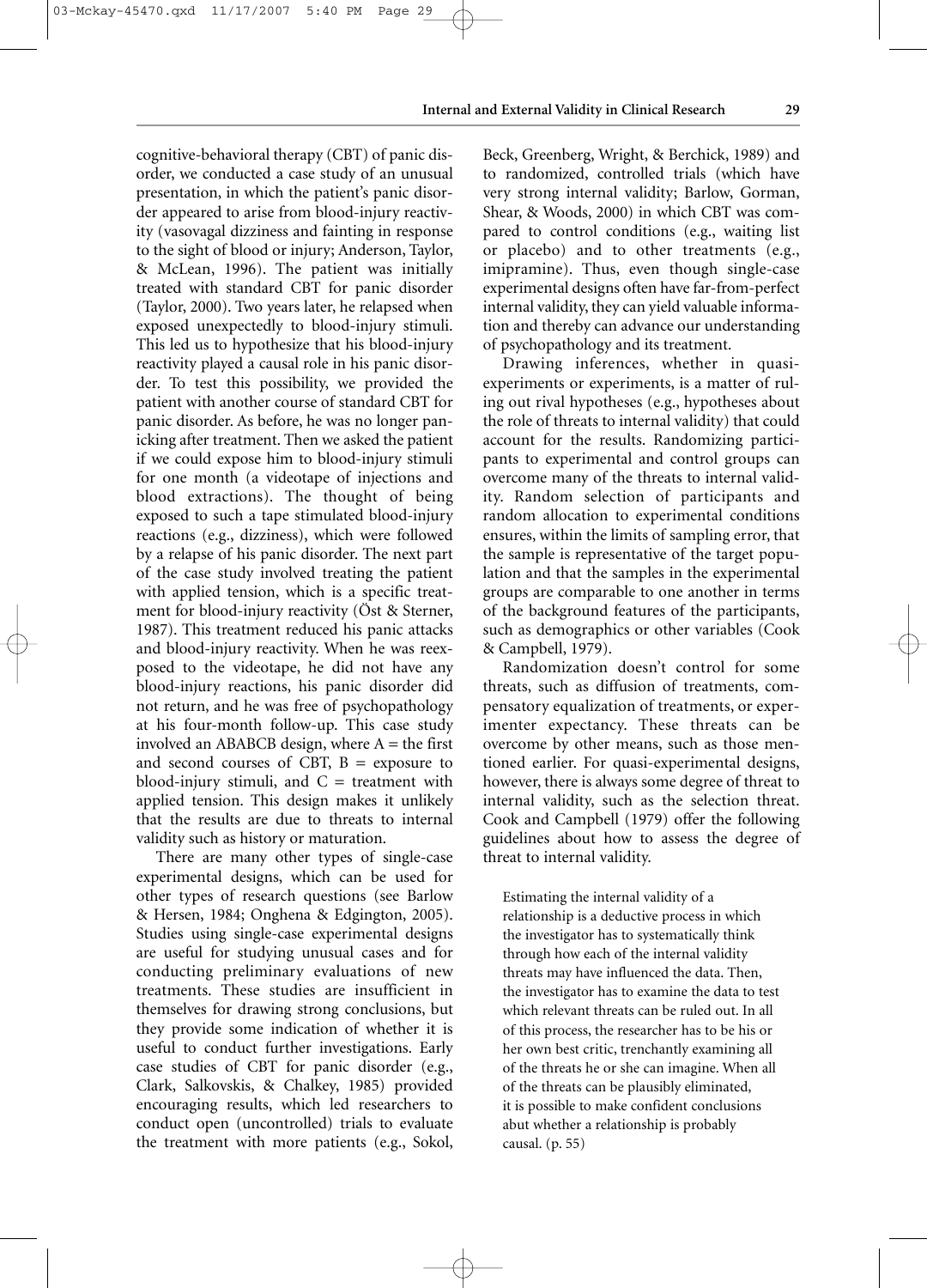#### **EXTERNAL VALIDITY**

External validity has to do with the generalizability of the research findings; to what extent can the findings of an experiment or quasiexperiment be generalized *to* and *across* various populations, settings, and epochs? In the following sections, we examine, in further detail, the major types of threats to external validity, the relationship between internal and external validity, and the situations in which we should (or shouldn't) be concerned with threats to external validity. Threats to external validity are evaluated by tests of the extent to which one can generalize across various kinds of people, settings, and times and are, in essence, tests of statistical interactions (Cook & Campbell, 1979). The major threats include three types of interactions with the experimental condition that the participants are in. These are interactions with selection, setting, and history.

#### **Interaction of Selection and Experimental Condition**

*Description.* This concerns the question of whether the findings from the selected group of research participants can be generalized to other categories of people, such as people with other geographic or demographic features.

*Examples.* A study comparing patients with severe major depression with healthy controls might seek to match the participants on demographic features. Many severely depressed patients are unable to work and are therefore unemployed, receiving welfare or disability assistance. To match the patients with the controls on demographic factors, the researcher might decide to include only unemployed control participants. While this strengthens the internal validity of the study, it raises the question of whether the results can be generalized to people from other levels of occupational functioning. If the results of the research study vary across occupational levels, then there is an interaction between selection (in this case, occupational status) and experimental condition. This interaction threatens the external validity of the study. The only way to determine whether this threat exists is to determine whether the results vary with occupational status. This means that further studies might be needed to better understand the external validity of the findings.

A popular research strategy is to use analogue samples. For example, students may be selected because of their high scores on a measure of schizotypy for a study of variables thought to be relevant to schizophrenia. Analogue studies have the advantage of having strong internal validity (e.g., randomized assignment of schizotypal students to two or more experimental conditions). However, analogue studies may also have important problems with external validity. Can findings obtained from schizotypal students who, for example, report having some degree of magical thinking and perceptual aberration, be generalized to people with schizophrenia?

Studies using clinical samples also may encounter problems with external validity. Some treatment outcome studies, for example, may be highly selective in the patients that are enrolled. A study of the treatment of bulimia nervosa might only include patients if they agree to suspend any other treatment they might be receiving and remain on a stable dose of any psychotropic medication they might be receiving. These research requirements have the advantage of controlling for threats to internal validity, but they do raise questions about external validity; that is, are the patients yielding these clinical findings representative of patients typically seen in clinical practice? If the patients are not representative, then the question arises as to whether the treatment findings can be generalized to clinical practice in the "real world." These concerns with patient representativeness and the use of analogue samples were raised in the two scenarios that opened this chapter.

Even when participants belong to the target population of interest, recruitment factors might lead to threats to external validity (Cook & Campbell, 1979). A researcher, for example, who is interested in studying conversion disorder might recruit patients by placing advertisements in the local newspaper. This process of recruitment could possibly result in a sample of people with conversion disorder that is unrepresentative of people in general with this disorder. This threat to external validity can be examined by comparing patients recruited from the newspaper to patients recruited by other means (e.g., from physical referrals) to see whether the groups differ on relevant variables such as the type and severity of the conversion disorder.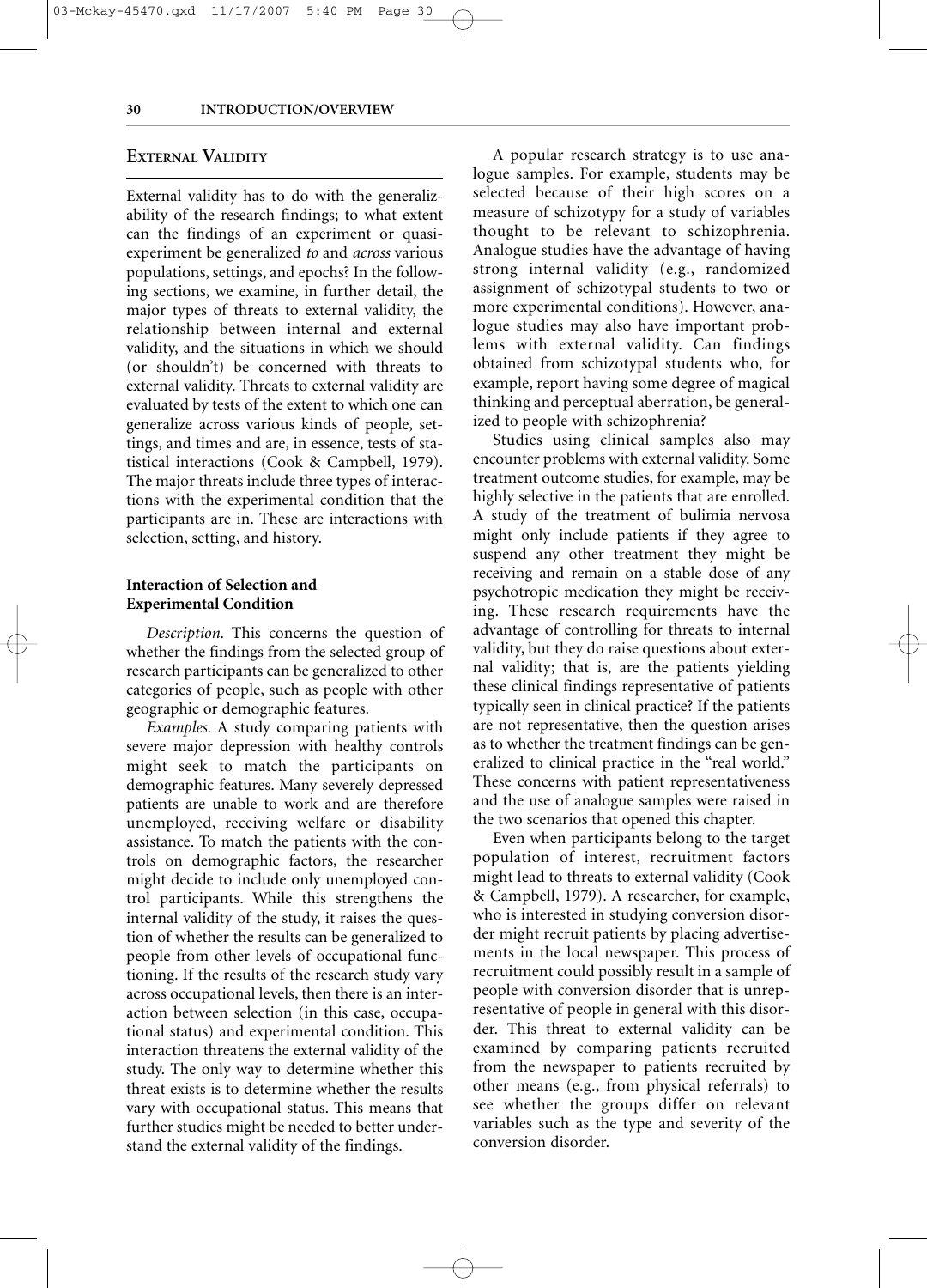#### **Interaction of Setting or Context and Experimental Condition**

03-Mckay-45470.qxd 11/17/2007 5:40 PM Page 31

*Description.* The question of concern is whether findings obtained in one setting or context can be generalized to other settings.

*Example.* Research conducted at Harvard University suggests that people who claim to have been abducted by space aliens are more susceptible, compared to control groups, to forming false memories (McNally, 2003). But do these findings apply to purported alien abductees in general, including people from other educational levels or geographic locations? Alien encounters are commonly reported in Brazil, for example (Pulos & Richman, 1990). Are these people similarly subject to false memories? To answer this question, one may need to repeat the experiment in different settings.

A related threat concerns the novelty of an intervention (Finger & Rand, 2003). If a new treatment is evaluated, typically in a university or hospital research setting, the participant may be aware that he or she is receiving a novel treatment, and the therapist may be highly optimistic or enthusiastic about the intervention. The result obtained under such conditions might not generalize to other contexts, such as settings in which the treatment is no longer regarded as novel.

#### **Interaction of History and Experimental Condition**

*Description.* This concerns the question of whether the findings obtained today would apply to the past or future, or whether the findings would apply to people who had otherwise different histories.

*Examples.* Contemporary observations of the effects of traumatic stressors and quasiexperimental analogue studies of the effects of mildly disturbing events (e.g., medical students conducting their first human dissection) suggest that exposure to traumatic events leads to symptoms of PTSD, particularly persistent reexperiencing of the event (e.g., dreams or unwanted thoughts of the event). It has been debated as to whether these are timeless responses or whether they are simply a product of contemporary Western culture. In other words, it is unclear whether the finding that stress produces reexperiencing symptoms has strong external validity. There is some suggestion that there are important limits to the external validity (generalizability) of the findings; for example, many soldiers in World War I apparently responded to the trauma of war with symptoms of conversion disorders (e.g., "hysterical" paralysis or blindness) rather than by developing reexperiencing symptoms (e.g., Lerner, 2003).

Sometimes an experiment takes place in a very special epoch, such as during the weeks following the September 11, 2001, terrorist attacks in New York and Washington, D.C. The results of a study, for example, of college student stress around the time of September 11 might not apply to other periods, past or future. One needs to rely, in part, on common sense to determine whether the results of an experiment would generalize from one time period to another.

Even when circumstances are relatively more mundane, we still cannot logically extrapolate findings from the present to the future. Yet, while logic can never be satisfied, "commonsense" solutions for short-term historical effects lie in either replicating the experiment at different times . . . or in conducting a literature review to see if prior evidence exists which does not refute the causal relationship. (Cook & Campbell, 1979, p. 74)

#### **Comment**

*Internal Versus External Validity.* Internal validity often takes precedence over external validity, because one must first obtain an unambiguous finding before you can generalize the results. Accordingly, many studies in clinical psychology have high internal validity and lower (or unknown) external validity. To illustrate, in a study of memory functioning in generalized anxiety disorder (GAD), internal validity is improved if participants taking medication are excluded from the study. This is because some anxiolytic medications, such as benzodiazepines, may impair memory function. Excluding such participants improves internal validity, but it raises questions about external validity because it remains to be established that the results would apply to GAD patients who happen to be taking medication. Such patients might have clinically more severe GAD than unmedicated patients. This would be an important issue if the researcher hypothesizes that GAD arises from particular patterns of memory processing. By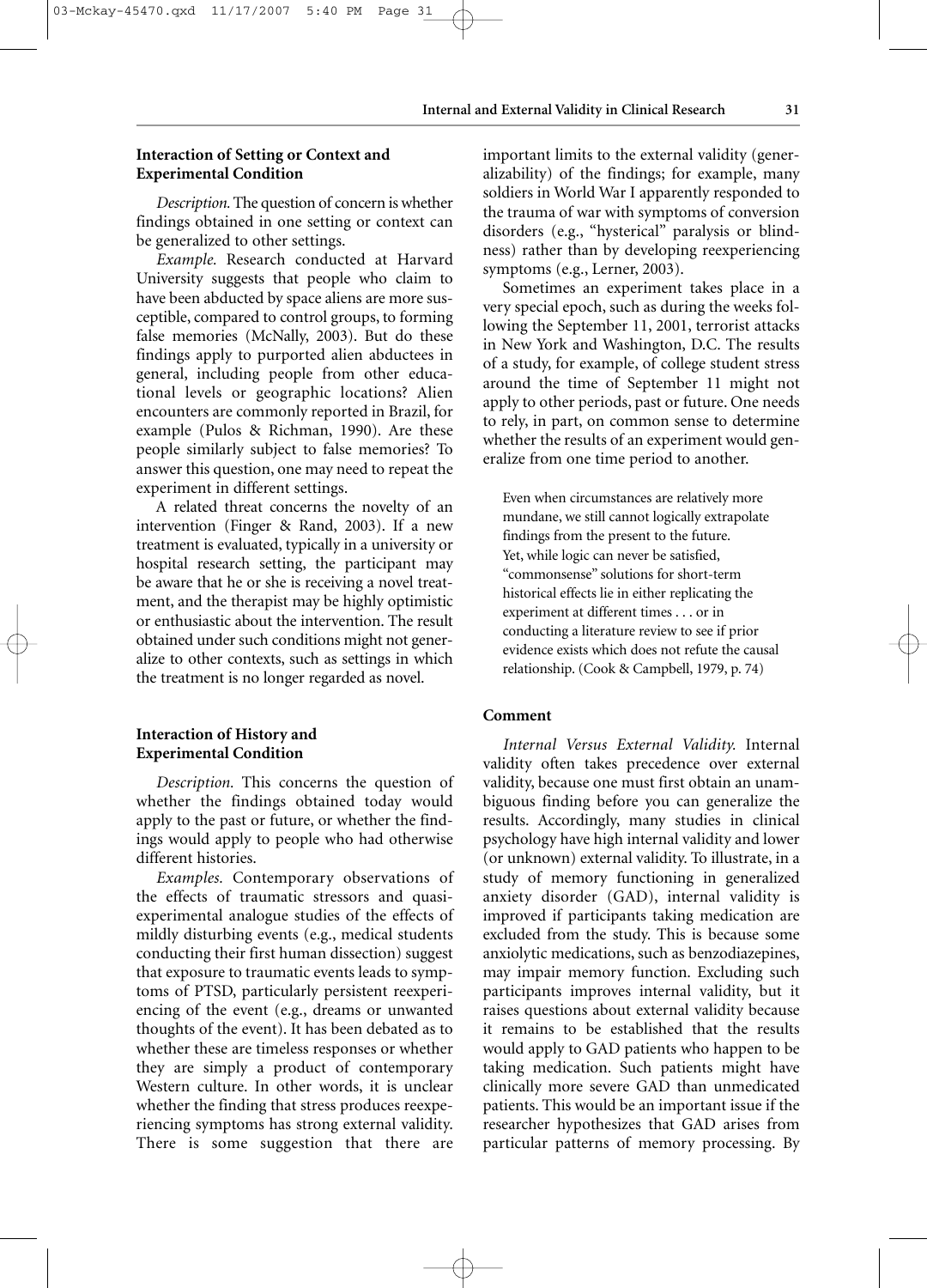excluding the more severe patients, it is not possible to determine whether the memory results can be generalized to more severe cases of the disorder.

*When Does External Validity Matter?* One should not automatically assume that it is important that a study has good external validity.We may not be so concerned with external validity if the focus of the investigation concerns what *can* happen, instead of what typically *does* happen (Mook, 1983). Thus external validity is less of a concern if the goal of one's research is to test predictions derived from theory or conjecture. Consider, for example, patients who report that they suddenly became aware of long-buried memories of childhood sexual abuse. The veracity of such "recovered" memories is highly controversial. Some clinicians argue that these are genuine memories that had been repressed and then retrieved. A number of researchers have argued that these are false memories, sometimes implanted by therapists using hypnosis, guided imagery, or other "memory recovery" techniques to get to the bottom of the patient's problems (for a review of this debate, see McNally, 2003). This debate raises the following question about the mechanisms of memory, which has been evaluated in several laboratory studies: Is it possible to implant a clearly false childhood memory using memory recovery techniques? Note that this is not an issue of *does* it happen but a question of *can* it happen. The answer is *yes.* Analogue research using university students has shown that it is possible to lead the participants to "recall" something that, according to their parents, never happened to them, such as being savagely mauled by a dog (e.g., Porter, Yuille, & Lehman, 1999). Although such findings have relevance to the memory recovery controversy, the primary value of this type of research is to shed light on memory processes.

To determine whether external validity is important in a given research investigation, you need to consider the conclusion that you would like to make and whether your sample and research design will enable to you reach this conclusion. The following is a sample of questions that you might ask in deciding whether the usual criteria of external validity should even be considered (Mook, 1983):

• *Regarding the Sample.* Am I trying to estimate from sample characteristics the characteristics of some population? Or am I trying to draw conclusions not about a population but about a theory that specifies what these participants ought to do? Or (as in the case of false memories) would it be important if any subject does, or can be induced to do, this or that?

• *Regarding the Setting.* Is my intention to predict what would happen in a real-life setting or target class of such settings? The answer may be *no* if the aim is to test a prediction about what ought to happen in the experimental setting. In this situation, external validity is not an issue. If the answer is *yes,* then you need to consider whether it is necessary that the setting be representative.

*Evaluating and Improving External Validity.* There are several ways of evaluating and improving external validity. One approach is to try to ensure that the sample is representative of the target population. The deliberate inclusion of a heterogeneous sample can be used to determine if particular variables predict the results. If you are conducting a treatment outcome study, for example, and want to know whether the results vary with socioeconomic status (SES), then you could select patients from a range of different SES levels (using stratified random sampling) and determine whether SES predicts treatment outcome. Note that this approach often requires a large sample (e.g., *n* = 50 per treatment condition), so that sufficient numbers of participants from each SES level are in each treatment condition. Another approach is to conduct multiple studies across different subgroups, settings, or times. This provides a means of determining whether the findings are replicable.

*Benchmarking* studies can also be used as a means of evaluating external validity. These are investigations in which research conducted in tightly controlled laboratory situations (which have high internal validity and may have low external validity) are compared with field studies (which may have good external validity but lower internal validity). A recent meta-analysis compared results from lab and field studies across a range of research domains, including clinically relevant investigations such as studies of aggression or depression (Anderson, Lindsay, & Bushman, 1999). The investigators examined the correspondence between lab- and field-based effect sizes from studies using conceptually similar dependent and independent variables. The results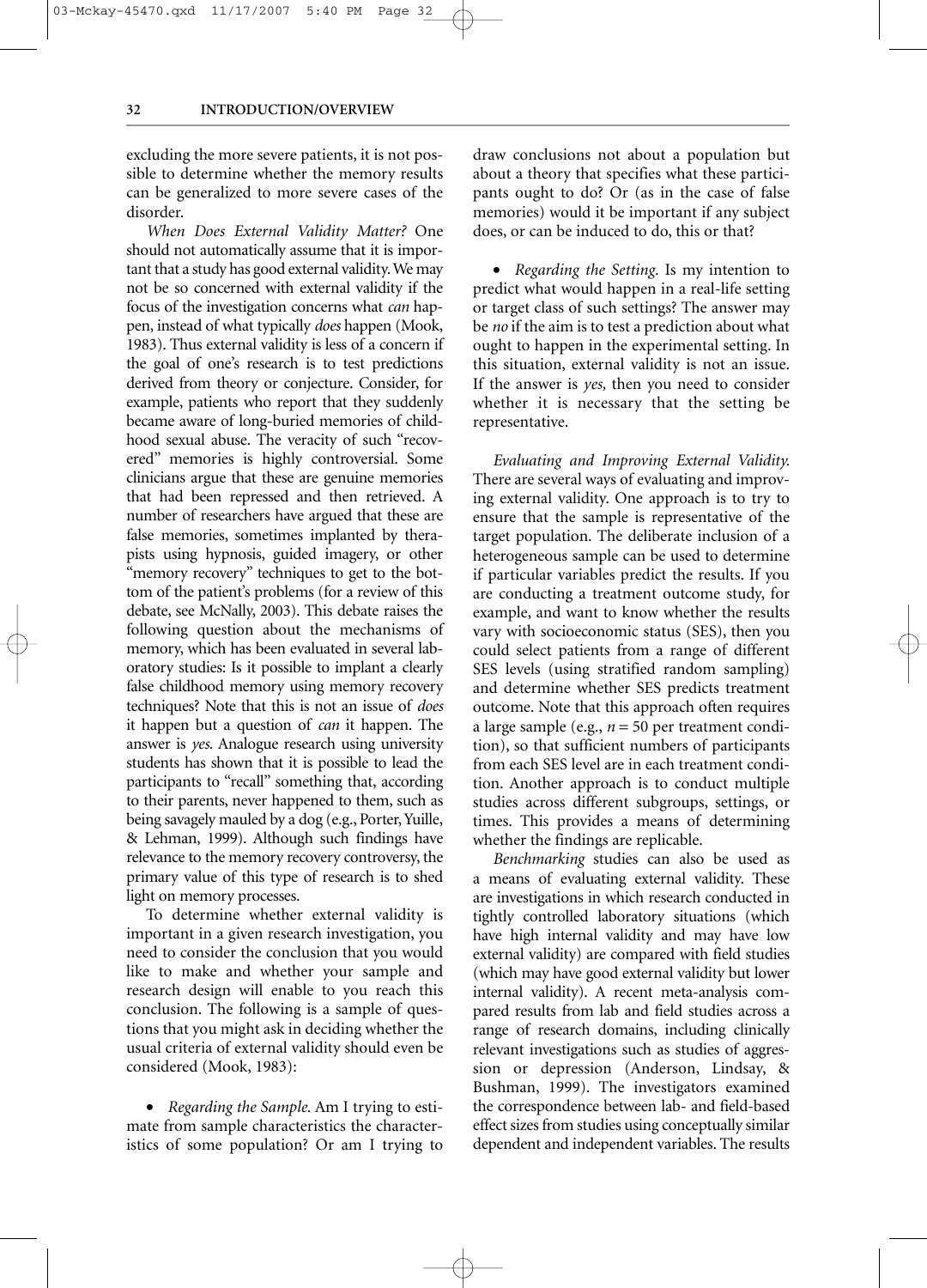of field research tended to mirror the findings from lab research, suggesting that lab studies generally have good external validity.

To illustrate benchmarking research, several studies have been conducted in which treatmentoutcome findings from a university-based specialty clinic (e.g., the Center for Anxiety and Related Disorders at Boston University) are compared to findings from community mental health clinics. The university-based research tended to have high internal validity, although the use of patient inclusion and exclusion criteria raised questions about the external validity of the findings. Patients are typically excluded from CBT studies if their doses of psychotropic medication are unstable or if they have particular comorbid disorders. Studies of panic disorder, for example, often exclude patients who have comorbid paranoid, schizotypal, or borderline personality disorders. Studies conducted in community clinic settings are more liberal in their inclusion criteria and more closely approximate routine clinical treatment that patients would receive. This means that these studies have good external validity but weaker internal validity. Benchmarking studies of major depression and panic disorder indicate that the results from community clinics are similar to those obtained in university clinics and that the patients from both settings are broadly similar in their pretreatment clinical characteristics, such as the severity and duration of their disorders (e.g., Merrill, Tolbert, & Wade, 2003; Wade, Treat, & Stuart, 1998). These findings indicate that tightly controlled treatment studies from university clinics have good external validity. Such studies address the concerns of critics like Dr. Smith from Scenario 1, who claimed that treatment research findings do not generalize to patients in the "real world."

### **CONCLUSIONS: PERFECTING OUR KNOWLEDGE FROM IMPERFECT RESEARCH**

Few, if any, research studies are methodologically perfect. Some consumers of the research literature tend to throw out the baby with the bathwater; that is, if a study has a minor limitation, they tend to dismiss it entirely. This was the case for the attendees of the journal club discussed in Scenario 2. But is it really true that

"imperfect" studies are worthless? If this were the case, then scientific progress would not be possible—neither in psychology nor in the other sciences. But what can we legitimately conclude from imperfect investigations? Like all areas of science, no single study in clinical psychology provides the final answer to an important research question. Science is a cumulative process, whereby different studies investigate the research questions in different ways, controlling for different factors. In other words, science progresses through the development of cumulative findings from programs of research (Lakatos & Musgrave, 1970). The overall pattern of findings that emerges across studies is the most important factor in answering important research questions.

The strength of internal and external validity of a study can help researchers evaluate the relative importance of that study in an overall program of research. If a study has very weak internal validity, then it may be given little or no consideration in evaluating what the corpus of research suggests about an important research question. A study might have several strengths but might have some noteworthy weaknesses. A weakness of an analogue study of schizophrenia, for example, has the shortcoming of not using actual participants with the disorder. This is not a legitimate reason for dismissing the study altogether. The limitation simply raises another question to be answered in another study: If people who have features similar to schizophrenia (analogues) produce particular patterns of findings, then do people with full-blown schizophrenia show the same pattern of results? The analogue study may have high internal validity and lower external validity, whereas the field study (using actual patients with schizophrenia) would probably have lower internal validity (because it is difficult to control for all confounding factors when using clinical samples) but higher external validity. Together, the two types of studies complement one another.

Internal and external validity are important issues in evaluating the merits of a study, but they are not the only considerations. Other important issues include the way the data are analyzed, the reliability and validity of the measures or manipulations used, and the statistical power of the design. Those issues are discussed elsewhere in this volume.